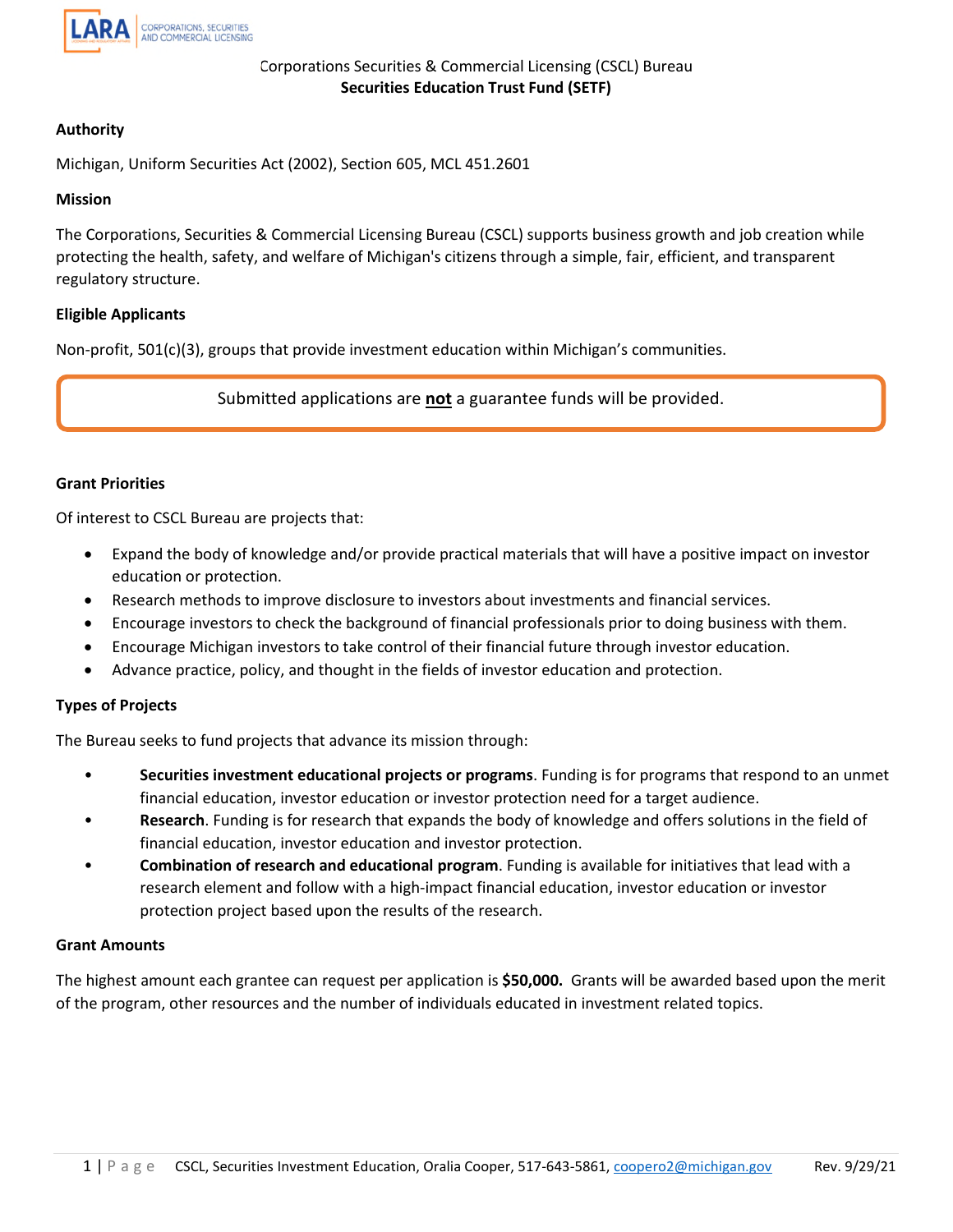

Eligible applicants are non-profit, 501(c)(3), groups that provide investment education within Michigan communities. Activities in the grant will need to be completed within 365 days of the delivery start date. Grant funds may be used to purchase any appropriate educational resources, software materials, or equipment for instruction geared towards investment securities*. Certain items will not be funded, such as video cameras and unrelated events/workshops*. Grant requests will be accepted throughout the year. **The Final report** must be submitted to CSCL **within 10 days of the last day of grant activity** (LARA Grant Contract 1.4.C). The final report must include measurable project outcomes and a financial accounting of the actual program expenditures (LARA Grant Contract 1.4.C.3). See Sample LARA Grant Contract template. **Failure to submit either the outcome report or the financial report will forfeit future grant award consideration.** 

| Submit Grant Application 3 months prior to grant implementation                                                                                                                                                                                                                                                                                                                                                                   |                                                                                       |                                                                                                                                                                                                                                                                                                                                                                                                                                                                                                                                                                                           |                                                                                                                                                                                                                                                                                                                                                                                                                                                                                                                                                                                                                                                                       |
|-----------------------------------------------------------------------------------------------------------------------------------------------------------------------------------------------------------------------------------------------------------------------------------------------------------------------------------------------------------------------------------------------------------------------------------|---------------------------------------------------------------------------------------|-------------------------------------------------------------------------------------------------------------------------------------------------------------------------------------------------------------------------------------------------------------------------------------------------------------------------------------------------------------------------------------------------------------------------------------------------------------------------------------------------------------------------------------------------------------------------------------------|-----------------------------------------------------------------------------------------------------------------------------------------------------------------------------------------------------------------------------------------------------------------------------------------------------------------------------------------------------------------------------------------------------------------------------------------------------------------------------------------------------------------------------------------------------------------------------------------------------------------------------------------------------------------------|
| <b>Phase 1</b>                                                                                                                                                                                                                                                                                                                                                                                                                    | <b>Phase 2</b>                                                                        | <b>Phase 3</b>                                                                                                                                                                                                                                                                                                                                                                                                                                                                                                                                                                            | <b>Payments and Reporting</b>                                                                                                                                                                                                                                                                                                                                                                                                                                                                                                                                                                                                                                         |
| Grant proposals is<br>submitted. Once<br>submitted, a letter;<br>acknowledging receipt<br>of grant program<br>proposal; will be sent to<br>the applicant. Upon<br>receipt of the grant<br>proposal, CSCL will<br>review the proposal,<br>verifying all required<br>documentation is<br>included. Once all<br>documentation is<br>collected and verified<br>the proposal with be<br>presented to the CSCL<br>Committee for review. | <b>CSCL Committee will</b><br>review all applications<br>and make<br>recommendations. | If all requirements are met,<br>the proposal will be<br>submitted to the CSCL<br><b>Bureau Director for review</b><br>with committee's<br>recommendations.<br><b>Only approved applicants</b><br>will receive a written grant<br>contract (see sample LARA<br>Grant Contract) to be<br>signed by both parties.<br>Note: The state shall take<br>all steps necessary to assure<br>that payment for goods or<br>services, is mailed within 45<br>days after receipt of the<br>goods or services, a<br>completed invoice, or<br>contractwhichever is later<br>per PA 279 of 1984 LARA<br>1.3 | Grantee can begin to<br>implement the grant.<br>Monthly Reports will be<br>submitted by grantee.<br>Disbursement request per<br><b>LARA Grant Contract 1.3 will</b><br>submit project expenditures<br>to date (attaching supporting<br>documents) with objectives<br>completed to date.<br>Note: The payment of the<br>final 15% of the grant amount<br>shall be made after<br>completion of the project,<br>submission of final invoices<br>that includes expenditures of<br>grant funds reported by line<br>item and compared to the<br>approved Budget, LARA 1.3<br>(after the Grant Administrator<br>has received and approved a<br>final report, if applicable.) |

# **Grant Application Process**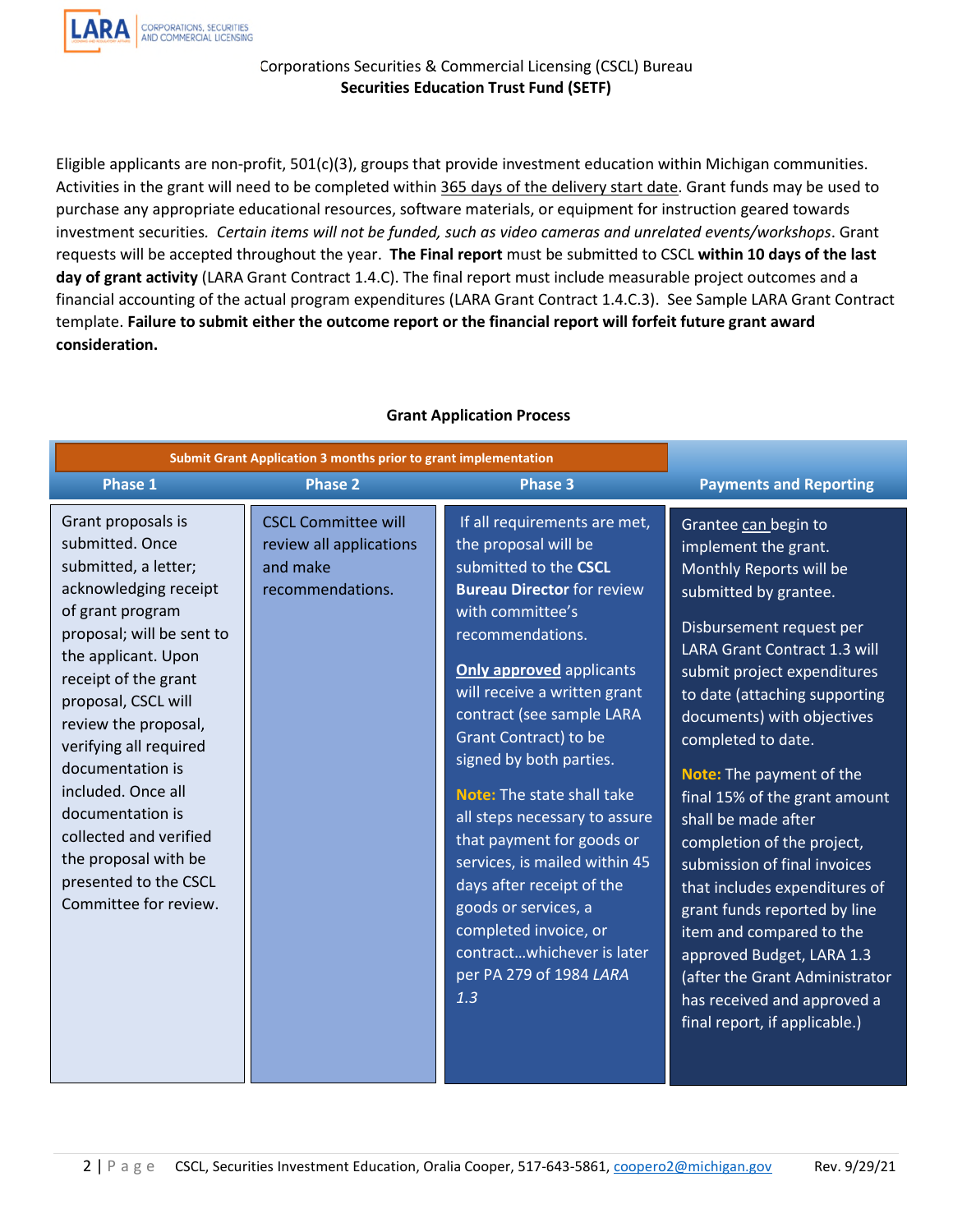

# *~ Before filling out the application, make sure to save the application.~*

|                                                                                                                                                                                                                               | <b>SETF Grant Application</b>                                                                               |                            |
|-------------------------------------------------------------------------------------------------------------------------------------------------------------------------------------------------------------------------------|-------------------------------------------------------------------------------------------------------------|----------------------------|
|                                                                                                                                                                                                                               | (Attachment A)                                                                                              |                            |
|                                                                                                                                                                                                                               |                                                                                                             |                            |
|                                                                                                                                                                                                                               |                                                                                                             |                            |
|                                                                                                                                                                                                                               |                                                                                                             |                            |
|                                                                                                                                                                                                                               | Check Box for Type of Qualified Applicant: $\Box$ State Securities Administrator $\Box$ Nonprofit 501(c)(3) |                            |
|                                                                                                                                                                                                                               | □ Nonprofit educational institution □ Federal, state and local government □ College/University              |                            |
|                                                                                                                                                                                                                               |                                                                                                             |                            |
| Non-Profit Federal ID #___________________                                                                                                                                                                                    |                                                                                                             |                            |
|                                                                                                                                                                                                                               |                                                                                                             |                            |
|                                                                                                                                                                                                                               |                                                                                                             |                            |
| Organization weblink: _______________________                                                                                                                                                                                 |                                                                                                             | SIGMA Vendor I.D.          |
|                                                                                                                                                                                                                               |                                                                                                             |                            |
|                                                                                                                                                                                                                               |                                                                                                             |                            |
| not exceed 10% of direct cost.                                                                                                                                                                                                | Provide a preliminary estimate of the total budget for this project. Overhead cost must                     | <b>Total Funds Request</b> |
|                                                                                                                                                                                                                               |                                                                                                             | \$                         |
|                                                                                                                                                                                                                               |                                                                                                             | Not to exceed \$50,000     |
|                                                                                                                                                                                                                               |                                                                                                             |                            |
|                                                                                                                                                                                                                               |                                                                                                             |                            |
|                                                                                                                                                                                                                               |                                                                                                             |                            |
|                                                                                                                                                                                                                               |                                                                                                             |                            |
| # Of Individuals Actively Involved in Project: ______                                                                                                                                                                         |                                                                                                             |                            |
| Targeted population: National Contract of the Contract of the Contract of the Contract of the Contract of the Contract of the Contract of the Contract of the Contract of the Contract of the Contract of the Contract of the |                                                                                                             |                            |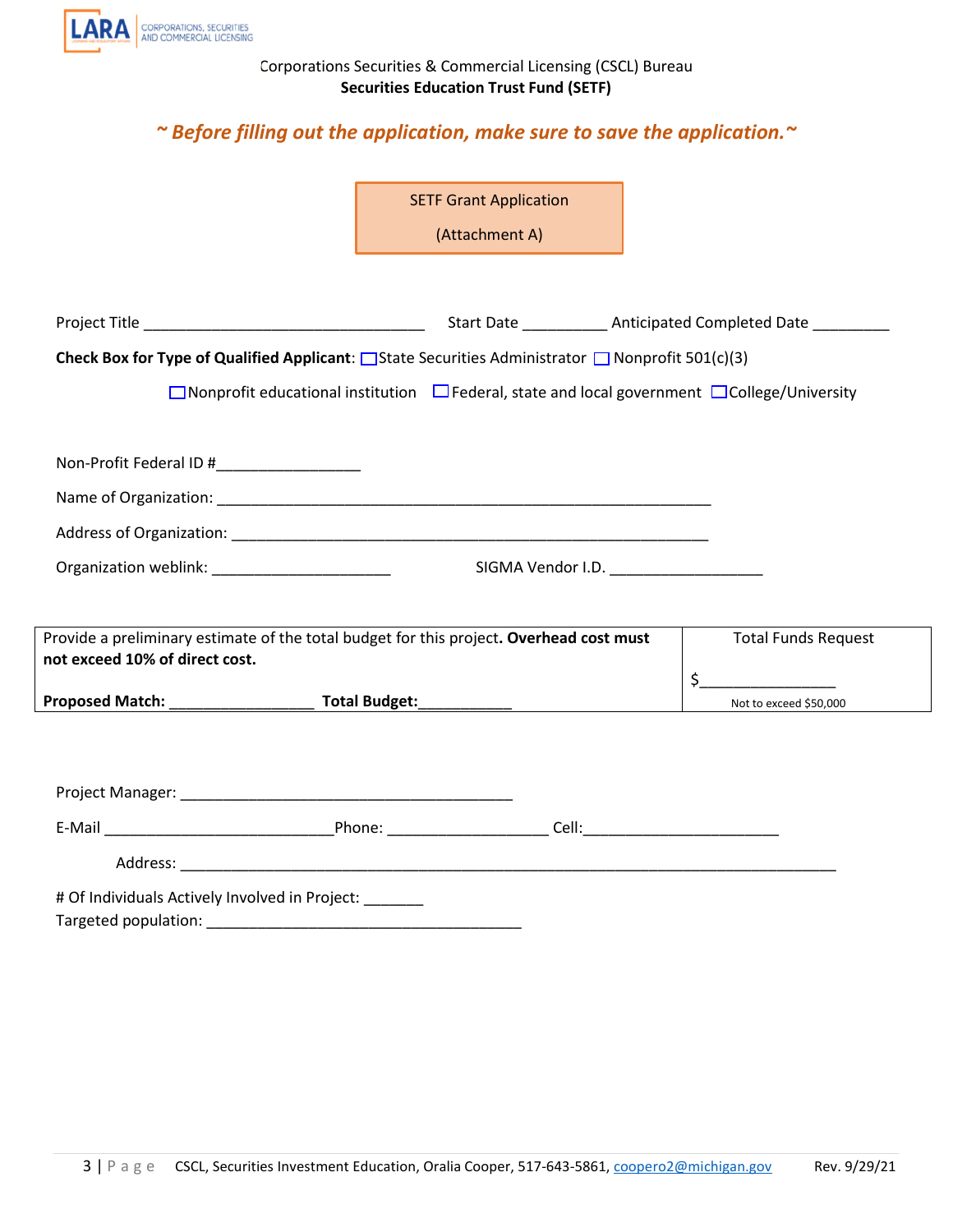

**Step 1 - Brief Description:** Describe the Organization past securities or investment education (Explain why the need is not currently met and any potential barriers to the success of the program and how the program will overcome it.). Describe how it qualifies to spearhead the proposed program:

**Step 2 - Statement of the Problem:** State the problem, how to address the issue and describe the purpose of this proposed project.

**Step 3 -Grant Proposal:** Describe the proposed program in detail. Provide information on how the program will be conducted; how it will achieve its goals and objectives; and how it [will reach and](http://legislature.me.gov/doc.aspc?mcl-451-2601) impact the target audience. Describe how the proposed program meets and furthers the mission and objectives of the *Michigan, Uniform Securities Act (2002), Section 605, MCL 451.2601.* Go to http://legislature.me.gov/doc.aspc?mcl-451-2601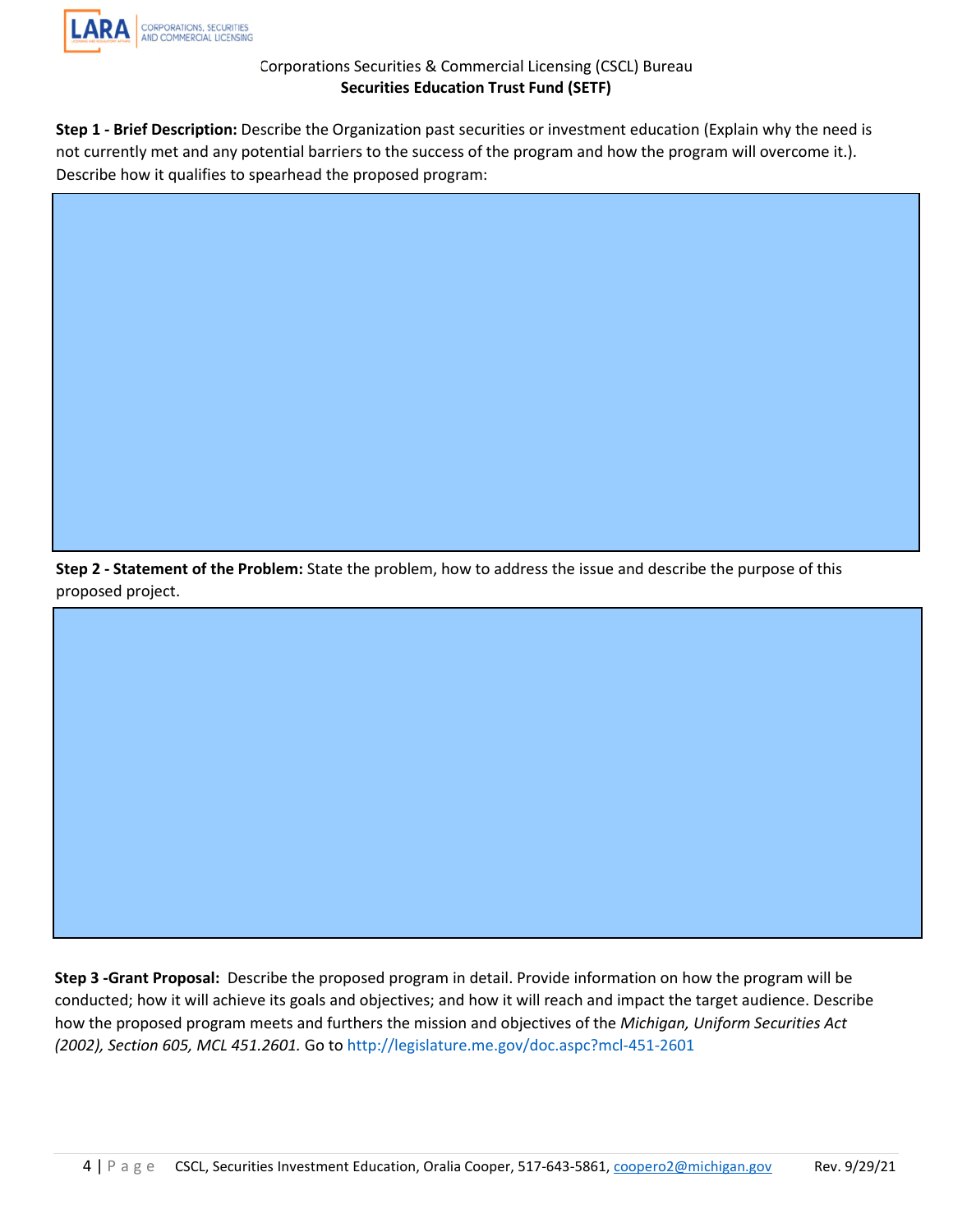

 **Narrative Checklist: Complete each item on the checklist in space provided and mark each box once completed.** See **Appendix A** for an example of the format on page 9.

 $\Box$  Grant Goals (one to two sentence summaries of the primary goals of the project)

- □Learning Objectives in bullet format with the type of Activities below each Objective
- $\Box$ Implementation plan with timeline (time the full program will take from the beginning to end, specific
- description of project, learning activities, # of qualified instructors/trainers, and type of certifications)
- $\Box$ Validate how the project is research based and includes best practices (attach research weblinks)
- $\Box$ Describe other resources that will be dedicated to this project and current funding sources both private and public.
- $\square$  Describe any community partnerships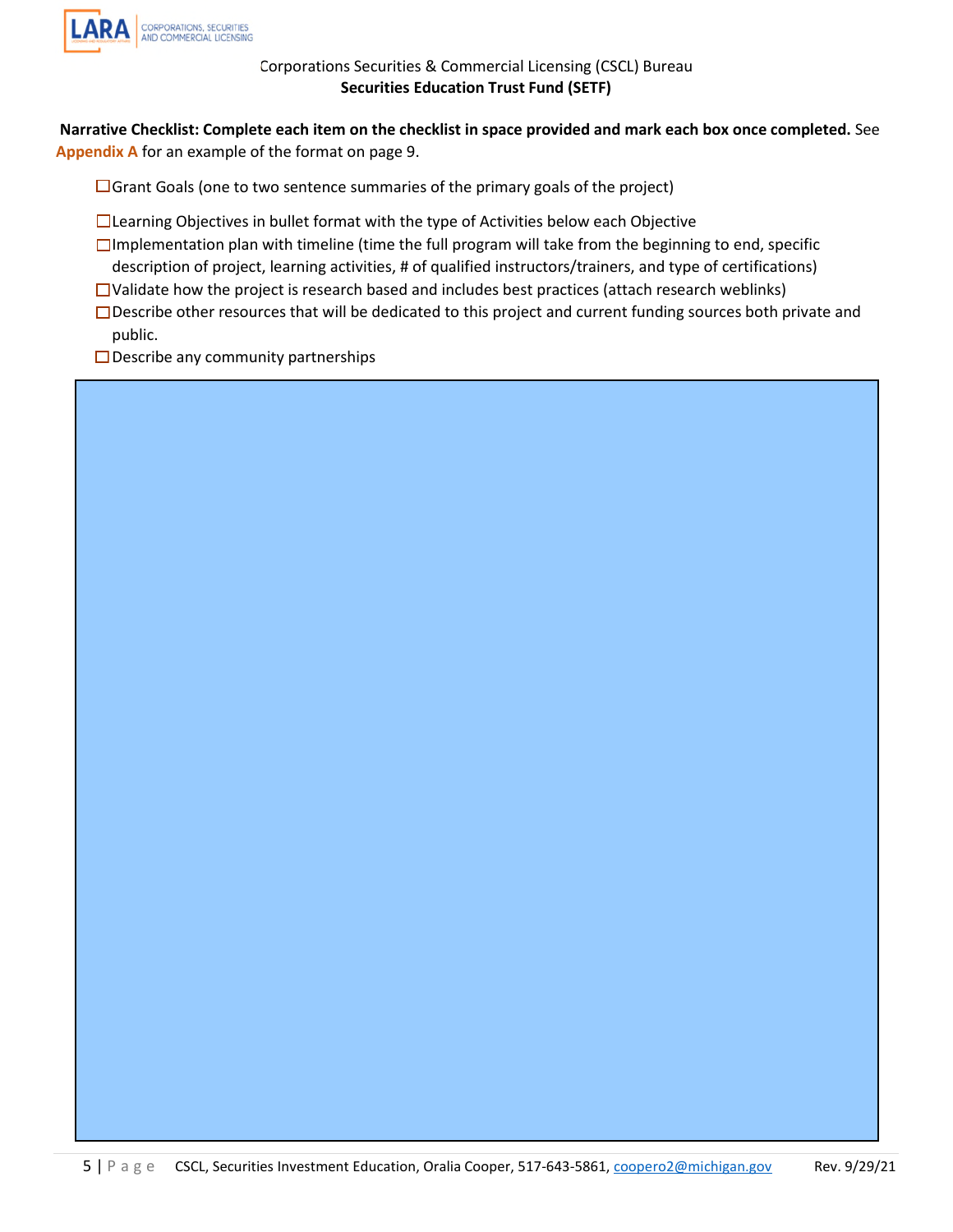

# **Narrative Checklist: Complete each item on the checklist in space provided and mark each box once completed.**

□Describe outreach methods to effectively reach this audience and allow them to access educational materials/information. Identify a minimum of **three** tangible **deliverables** to be developed (brochures, worksheets, research, videos, etc.) **Note:** A **Deliverable Worksheet** must be filled out for each deliverable mentioned.

 $\Box$ Describe how success will be measured. List the metrics and methods that will be used to evaluate project success.

**Step 4 - Complete SETF Line-Item Budget link provided.** 

|                                                                 | <b>Financial Contact:</b><br><u> 1980 - Jan Barbarat, manala</u> | Title:   |  |  |  |  |  |
|-----------------------------------------------------------------|------------------------------------------------------------------|----------|--|--|--|--|--|
| Name of Third-Party Organization or Affiliation, if Applicable: |                                                                  |          |  |  |  |  |  |
|                                                                 |                                                                  |          |  |  |  |  |  |
| E-Mail                                                          | Phone:                                                           | Fax: Fax |  |  |  |  |  |
|                                                                 | Address:                                                         |          |  |  |  |  |  |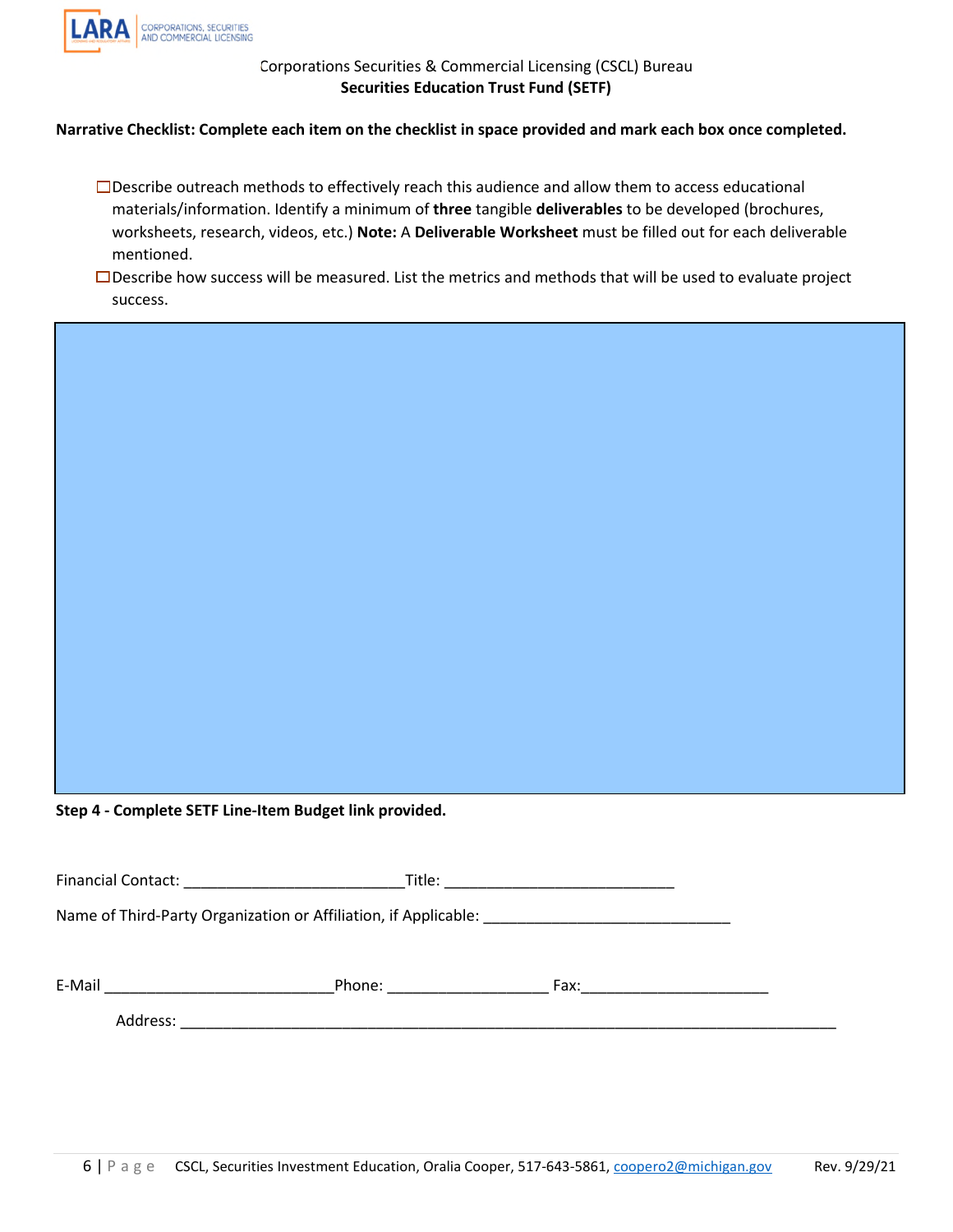

Does the applicant have any pending litigation or existing legal obligations which may impact the applicant's ability to perform the statement of work proposed in the application?



Narrative Checklist: Complete each item on the checklist in the space provided and mark each box once completed.

 $\Box$  Grant will uphold high ethical standards and hold or acquire an interest with the grant (see LARA 2.9) □ Travel Expenses will not exceed Sate Rates (DTMB, Vehicle and Travel Services)

**Step 5** – **Web links and Additional Information:** If there is any additional information you feel CSCL should be aware of concerning the importance of this project, please note it in the space provided. (For example, you may refer to a web link where credentials of the project principal or other information can be located).

**Step 6 – Signature Block:** An Authorized negotiator must **sign and print** the application. Original signature(s) will be required for file upon acceptance of proposal on LARA Grant Contract.

**I certify that all information contained in the proposal is true to the best of my knowledge and belief, and that the applicant follows the Request for proposals and the Grant Agreement** 

Name of Signature **Letters** 2004

**Title of Signatory \_\_\_\_\_\_\_\_\_\_\_\_\_\_\_\_\_\_\_\_\_\_\_\_\_\_\_\_** 

**Date \_\_\_\_\_\_\_\_\_\_\_\_\_\_\_\_\_**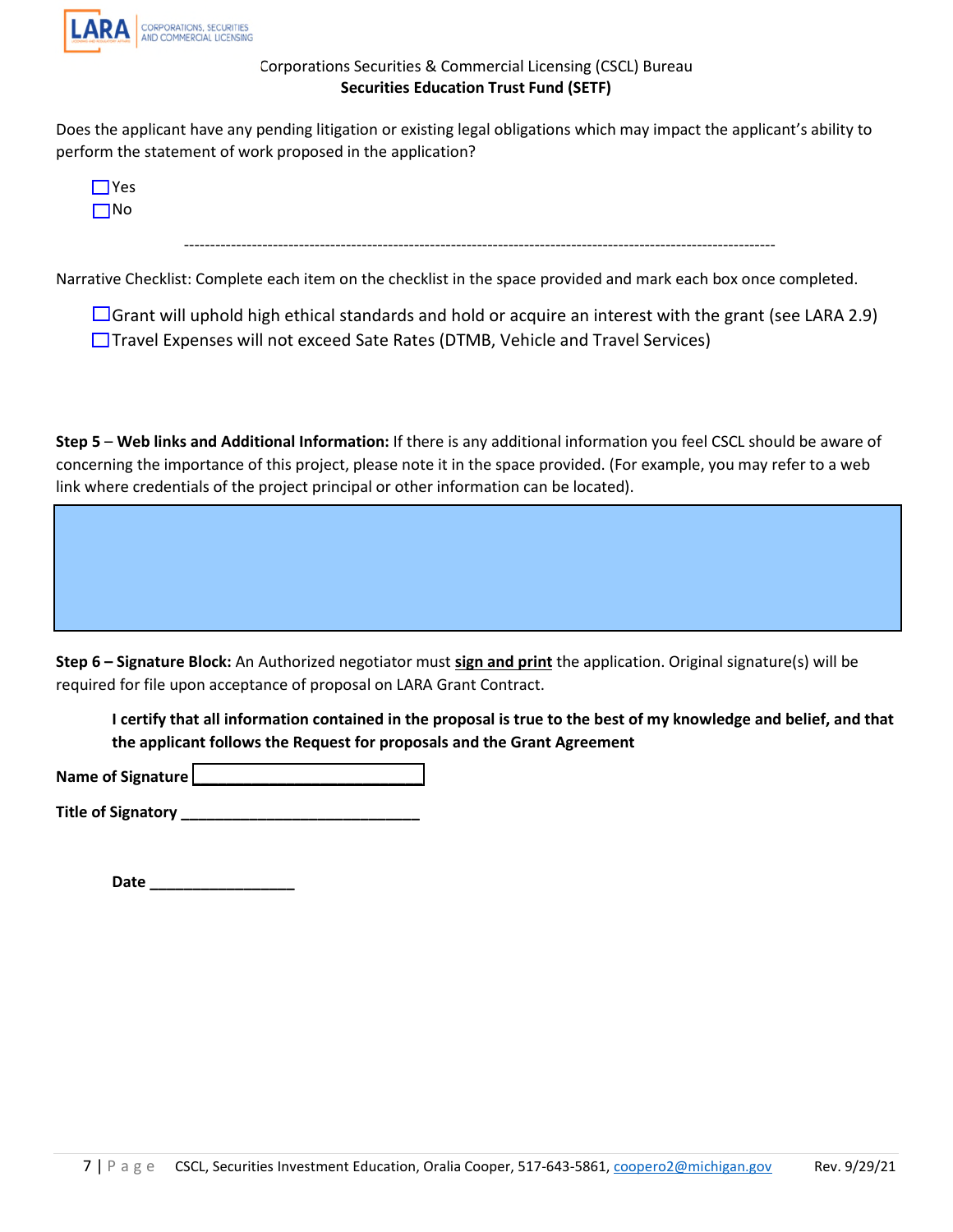

**Step 7** - **Grant Submission:** Please submit this form as an E-mail attachment to [coopero2@michigan.gov](mailto:coopero2@michigan.gov) along with the following documents in PDF format. Use the subject line: Grant Proposal *(insert the name of project and organizations)* 

*Example: Grant Proposal - Savings and Fraud Summer Program by MI Council Economic Education* 

The following documents must be attached as a Zip File in a PDF format to the end of your grant proposal. **Checklist: Complete each item on the checklist in space provided and mark each box once completed.** 

**Attachment A -** Securities Education Trust Fund (SETF) Grant Application

- **Attachment B** Budget and description of major cost items: Provide a complete line item budget for all elements of the program. Include costs for all vendors and subcontractors. Provide information on overhead and indirect cost, not to exceed 10% of total program budget. Provide full program budget, including budget items to be funded by other sources.
- **Attachment C** 501(c)(3) Status: IRS letter documenting the submitting organization's 501(c)(3) status. If the proposal is being submitted directly by a State Securities Administrator, disregard this attachment.
- **Attachment D** Funding Sources: Provide a list of the submitting organization's current funding sources both private and public.
- **Attachment E** Audited Financial Report: Provide your most recent audited financial report. **Attachment F** – Resumes: Provide the resume of the program principal/ or team. If the program is being led by a program team, provide the resume of each of the key team members.
- **Attachment G** Board Members: list all board members or trustees including their business affiliations and other relevant professional affiliations, particularly any affiliations with financial services organizations.
- **Deliverable Worksheet(s)** attach a deliverable worksheet for each deliverable with the title describing the type of deliverable (example: Devliverable1.flyer, Deliverable2.worksheet, Deliverable3video)
- **Additional Attachment**  Name the attachment